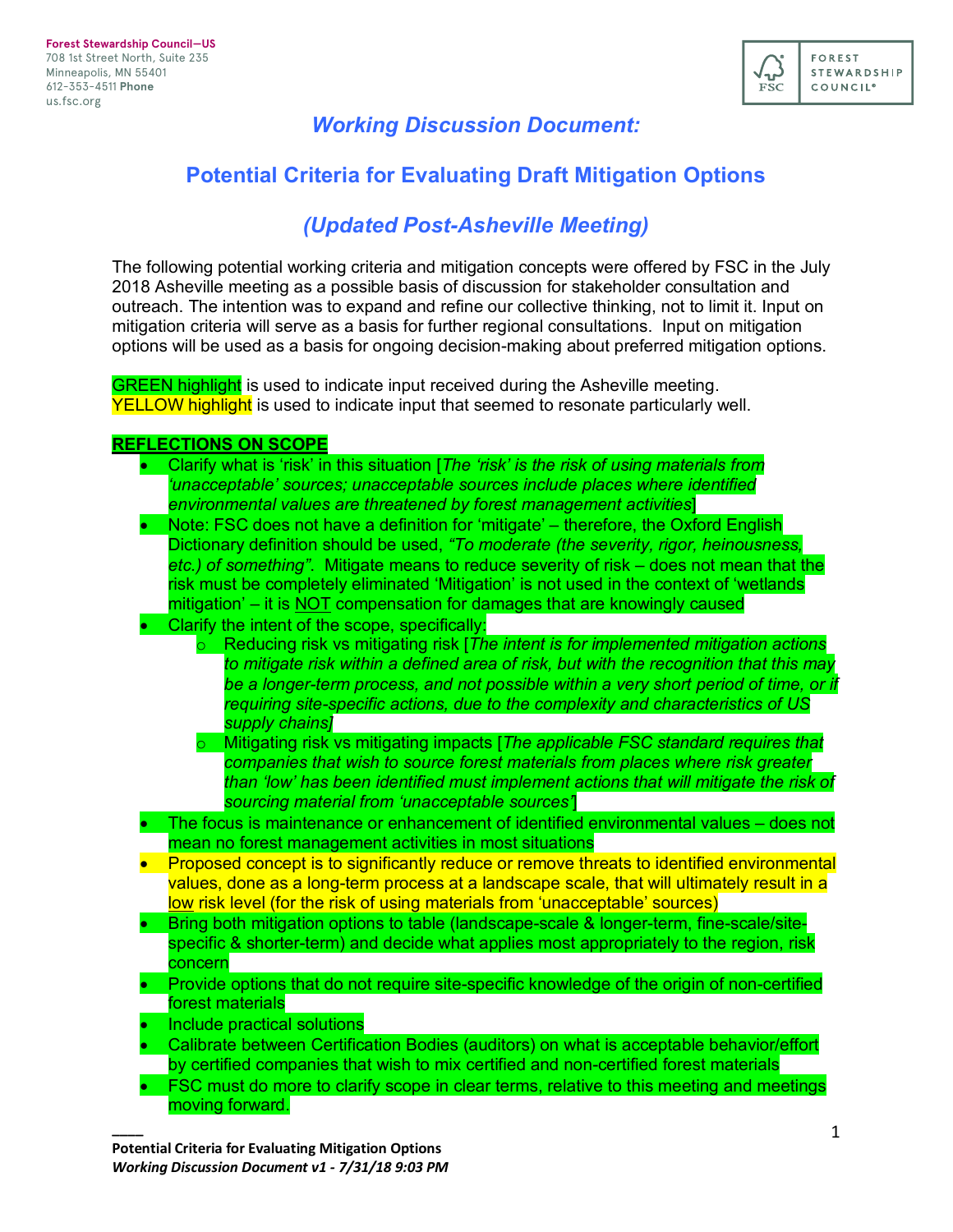## **POTENTIAL MITIGATION CRITERIA**

(No priority intended by numbers, just for reference)

- 1. Results in decreased threats from forest management activities
- 2. Improves knowledge about places where the conservation value is being threatened so that they can be avoided
- 3. Proven effectiveness in maintaining or enhancing conservation value
- 4. Doesn't require companies to make extensive investments to infrastructure
- 5. Provides a workable option for small enterprises
- 6. Supports an ongoing initiative/program that is already producing positive outcomes
- 7. Doesn't require knowledge of specific sites from which forest materials originate
- 8. Differentiates requirements between companies that buy directly from the forest, and those that don't

### *\*\*\* Among these criteria, please kindly mark up doc in term of: what resonates (+) / needs clarification (-) and / or strengthening? (∆)*

### **Top-Line Responses: (+) Resonates**

- #7 heads in the right direction
- #s 1,2,3,4,5,6 resonate
- Adaptable to small enterprises is important

#### **(-) Needs Clarification (or Does Not Resonate):**

- #1 'Decreased threats' is a weird rubric; should it be 'results in decreased impact'?
- #5 Adjust to 'Provides a workable option for all enterprises, including small and others'
- #8 Principle of 'differentiates requirements' is good, but unclear how implementation this could be done
- #7 Who doesn't need to have 'knowledge'? Flooring company or someone on the ground who can facilitate mitigation?
- #6 Needs clarification on what those initiatives/programs are and what do 'positive outcomes' mean? Create efficiencies, link information between companies, etc.
- #1 Change 'decreased threats' to 'increase positive impacts of forest management'?
- 'Improve knowledge' remove avoid, and add 'so that they can be mitigated'
- #3 Eliminate 'proven' and stick with 'Effective' or 'Proven or reasonable expectation of effective…"
- #2 Change 'avoided' to 'avoided or mitigated'

#### **(∆) Needs Strengthening:**

- Criteria must pass through 4 top line filters: efficacy, clarity, efficiency, practicality; ADD: measurable, auditable
- Add 'shareability'? Make sure companies not all acquiring same info, duplicative effort
- How will FSC track mitigation implementation to determine if moving from specified risk to low risk?
- Explain and show how criteria will be used
- How does traceability of materials work into this could it help?
- Add 'based on science'

**\_\_\_\_**

**Potential Criteria for Evaluating Mitigation Options** *Working Discussion Document v1 - 7/31/18 9:03 PM*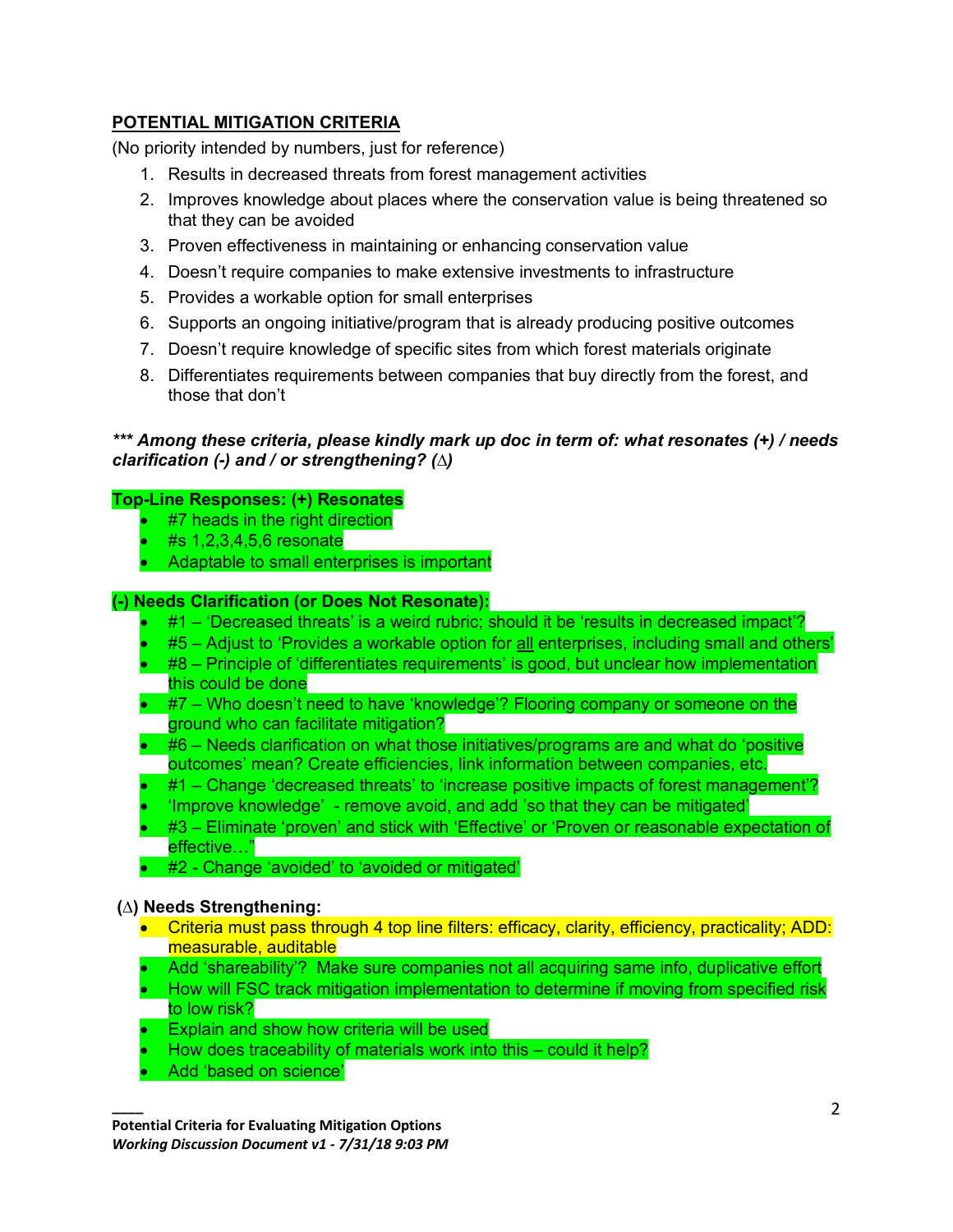## **Cheoah Bald Salamander – key dynamics to consider:**

- $\div$  Distribution is limited to an area around the Cheoah Bald, mostly within the Nantahala National Forest and along the Appalachian and Bartram Trails; associated national forest management areas emphasize management considerations related to the salamander and/or recreation associated with the trails
- $\cdot$  Most of range is within mesic second growth forests, but the species is very slow to recover following clear-cut harvests; providing areas for refuge may help with recovery
- $\cdot$  NC Wildlife Action Plan indicates that there is a need to better define the distribution

## *POTENTIAL Mitigation actions suggested to date in conversations with technical experts regarding the Cheoah Bald Salamander:*

- $\circ$  Help to provide matching funds for conservation land acquisition (establish a fund?)
- $\circ$  Influence forest management practices to leave scattered down woody debris (not piles) and nearby areas of refuge, and to limit large canopy gaps
- o Invest in student research to improve knowledge of distribution and other population characteristics
- $\circ$  Invest in education to improve forest management practices in the species range
- o Develop partnerships with universities and other NGOs (trails?) that can influence land management within the species range

### **Top Lines**

- Unique species situation know range fairly well (not perfectly), not other characteristics
- Could get traction with this species, have an impact
- Need tighter clarification on range
- Don't reinvent wheel  $-$  get the information that exists into the right hands
- Who is already doing this? Build on their efforts?
- This is about mitigation via the application of existing knowledge in the hands of those who are actually harvesting trees
- Successful formula: expert knowledge combined with best management, sharing that and open space for continuous improvement
- This can't simply be policy and research costs on the backs of certificate holders this is about leveraging resources in ways to get things done
- Need to make this real, not window washing (or green-washing)
- Reiterate that research is key, but not only funding students; support whomever is doing the needed work
- We need to get a better idea of where the habitat is located and what the species requirements are and any associated best management practices
- Sharing information is key landowners, loggers, other (those that can influence forest management practices)
- Emphasis on adaptive management. Use what we have, build and improve on it.
- Remember that we're talking about landscape scale if we're supporting organizations, they should be working at this scale.
- We're not talking about funds for acquisition, but more about research.
- Make sure that the "who" (for sharing information or support of efforts) includes state agencies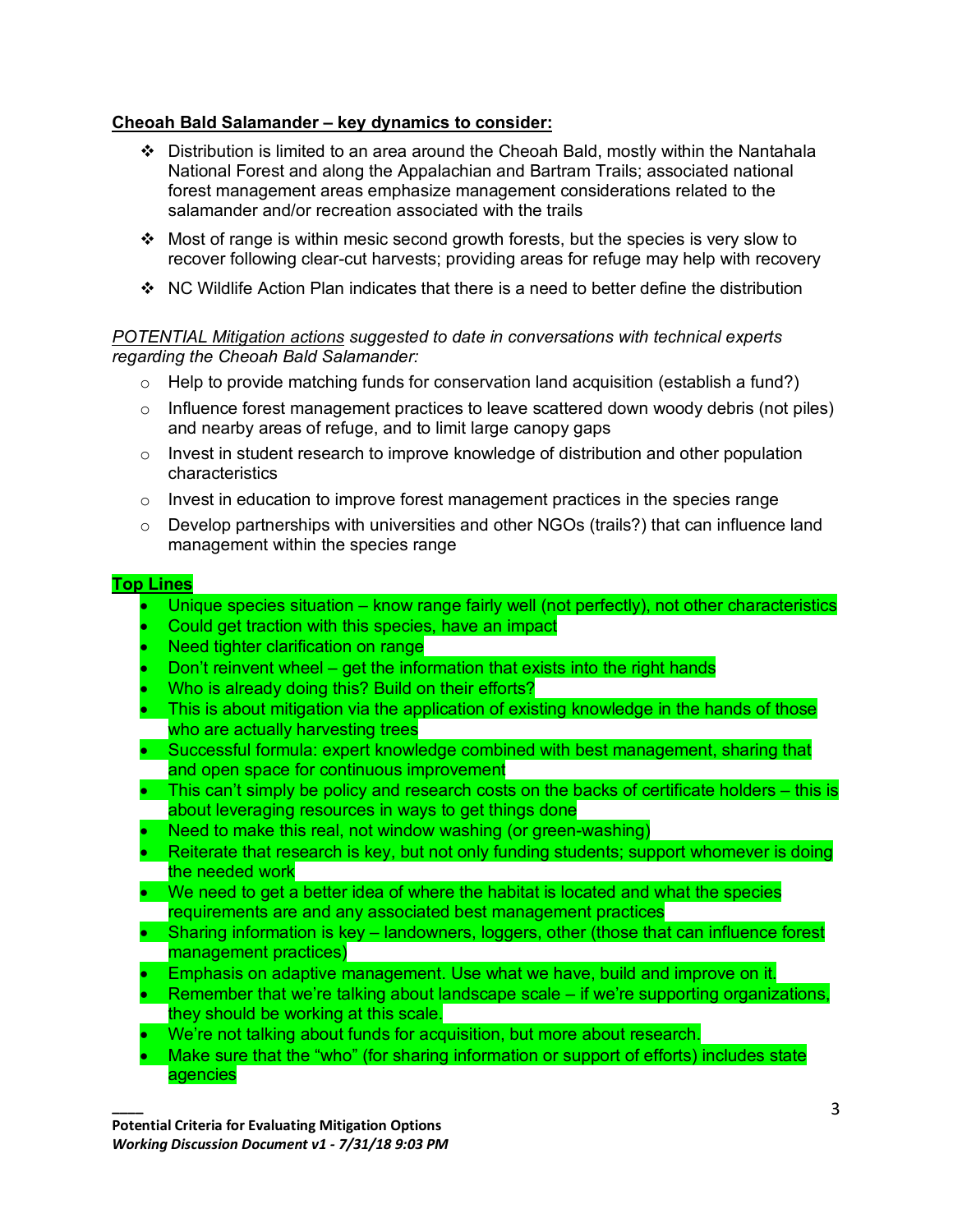- Who else can become champions for the salamanders? NGOs, trails groups, others
- Working forestland easements a consideration, but only if the emphasis is on 'working' and 'as an option'
- Research need more information about the species' characteristics
- Need to identify what protections are already in place
- If the mitigation action is 'Contributing' how does it work? What does it mean?
- Focus needs to be on partnerships must include diverse groups
- Participation in national forest plan revision process
- Potential for direct and indirect promotion of best management practices good auditability around communication
- Some suppliers have direct impact on logger training could incorporate a module on this species
- Direct participation in planning for lands within the species' range
- Build on existing assets in the region as opposed to creating a new fund TNC, universities, Heritage Program, land conservancies
- Auditability concerns about providing research or enhancing existing research need clarity on the impact of this research and when the 'contribution' ends in terms of audits
- How do we implement something that meets requirements and is auditable? We are talking about influencing forest management – but certificate holders implementing actions are not FM organizations.
- There's a clear limit to the extent to which certificate holders are likely to take on additional burdens to mitigate – therefore, it will need to be a **collective effort** on the part of the certificate holders and other entities who are linked to the ground
- Potential for undue burden to likely land on certificate holders who are able to influence those on the ground; will need link up certificate holders without influence on the ground with those who have it

## **Mesophytic Cove Sites – key dynamics to consider:**

- $\div$  Highly diverse, closed-canopy hardwood forests that occur in large patches on concave slopes that accumulate nutrients and moisture – including both rich and acidic types.
- $\cdot \cdot$  The geologic formations that support this forest type are not rare, but examples that retain a high diversity of species in both the canopy and the forest floor and a complex forest structure are very rare; the high productivity of these sites has meant that they are highly valued for timber production and typically have seen repeated harvests
- $\cdot$  Incompatible forest management can threaten remaining examples through alterations to the structure and composition of the forest, through conversion to other forest types, and through introduction of invasives, or vegetative changes that promote their spread.

### *POTENTIAL Mitigation actions suggested to date in conversations with technical experts regarding Mesophytic Cove Sites:*

- o Mitigation actions that result in decreased rates of hi-grading
- $\circ$  Mitigation actions that result in reduced introduction of invasives during forest operations
- o Efforts to restore degraded cove sites (to reduce rarity)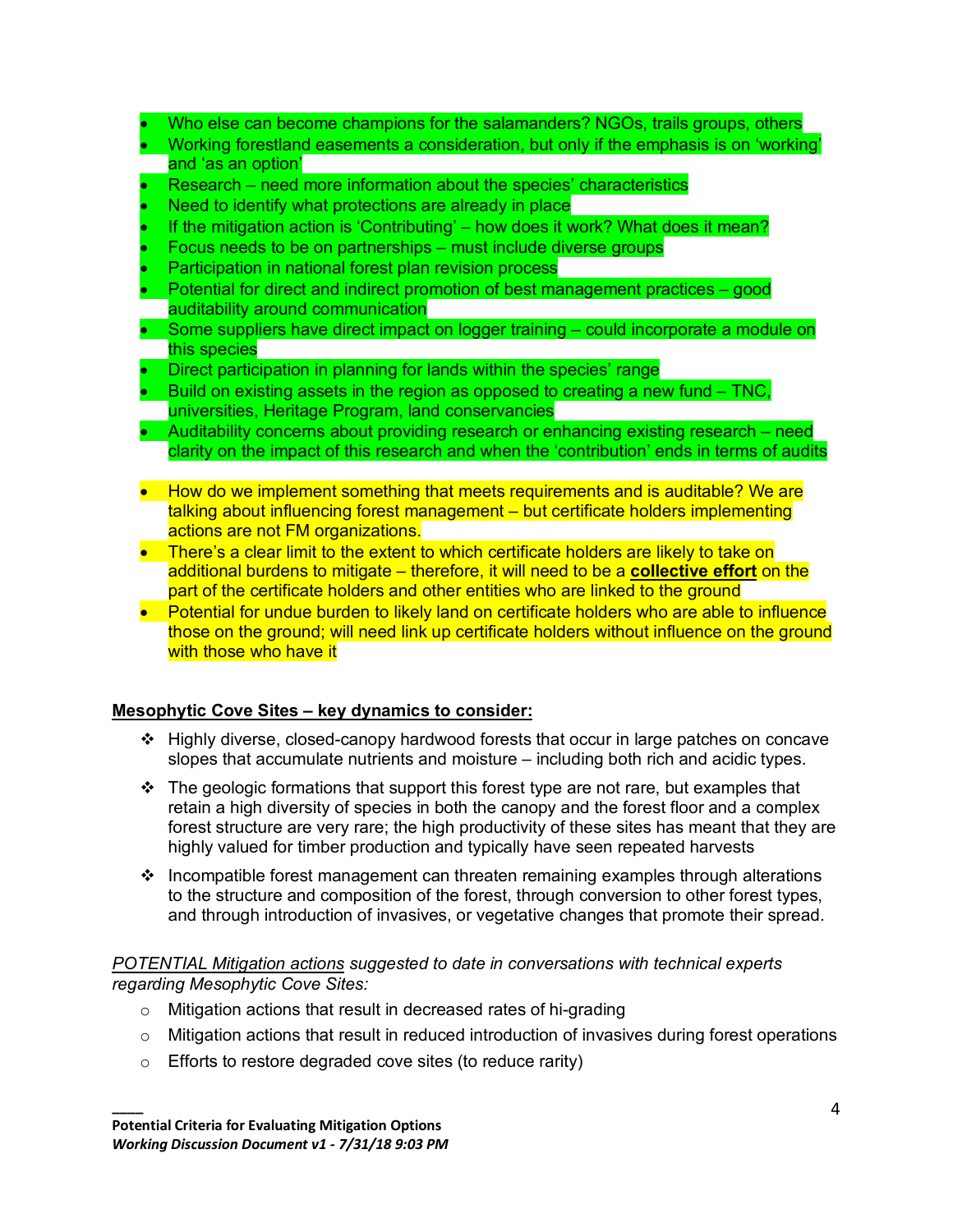- $\circ$  Encourage treatment of invasives pre- and post- harvest, thereby reducing potential for spread
- $\circ$  Encourage forest treatments that emulate natural disturbance through small openings
- $\circ$  Improve information flow (when available) with those planning/managing cove sites
- $\circ$  Establishment of a fund that will help to defray the cost of conservation easements
- $\circ$  Address challenges related to historic fire extent and oak recruitment
- $\circ$  Create a fund that helps subsidize or support contractors to implement invasive treatment activities on-the-ground
- $\circ$  Create a collaborative process whereas stakeholders could contribute accurate field data/information as discovered and begin building such an educational state/county/stand location style of mapping

## **Central Appalachian Critical Biodiversity Area - key dynamics to consider:**

- $\cdot$  Concentration of biodiversity in this area is driven by the extremely diverse forest types and one of the richest temperate freshwater ecosystems in the world
- $\div$  Historically, forest management was a threat to the forests, however the highest priority current threats to the forests overall are from other sources (Cove sites excluded).
- Forest management is identified as a threat to the aquatic biodiversity, through hydrologic alteration following conversion from hardwood forests to non-native pine, and forestry practices that result in loss of near-stream forested habitat, sedimentation, and severe erosion of riverbanks.

## *POTENTIAL Mitigation actions suggested to date in conversations with technical experts regarding the Central Appalachian CBA and associated aquatic biodiversity:*

- o Contribute to a local land trust
- $\circ$  Establishment of a fund that will help to defray the cost of conservation easements that include increased width buffers and harvest/management plan review prior to forest harvest (could be set up to target specific landowners as desired by the company)
- o Use of Blue Ridge Forever conservation value viewer to identify areas of greater risk, and establish a mitigation bank in those areas with 'forest conservation credits'
- $\circ$  Improve logger education to increase the implementation of forestry BMPs
- o Influence state policy to introduce more severe consequences for lack of BMP implementation, in states with lower implementation rates
- $\circ$  Support research into the effectiveness of forestry BMPs related to steep slope logging techniques; followed by efforts to adapt the BMPs if/as indicated by the results
- o Invest in harvesting equipment that is more appropriate for harvesting on steep slopes (e.g. aerial cable yarding)
- $\circ$  Create a fund that provides capital assistance for contractors to purchase more advanced technology

Top-Lines for Central Appalachian CBA & Mesophytic Cove Sites were provided via post-it.